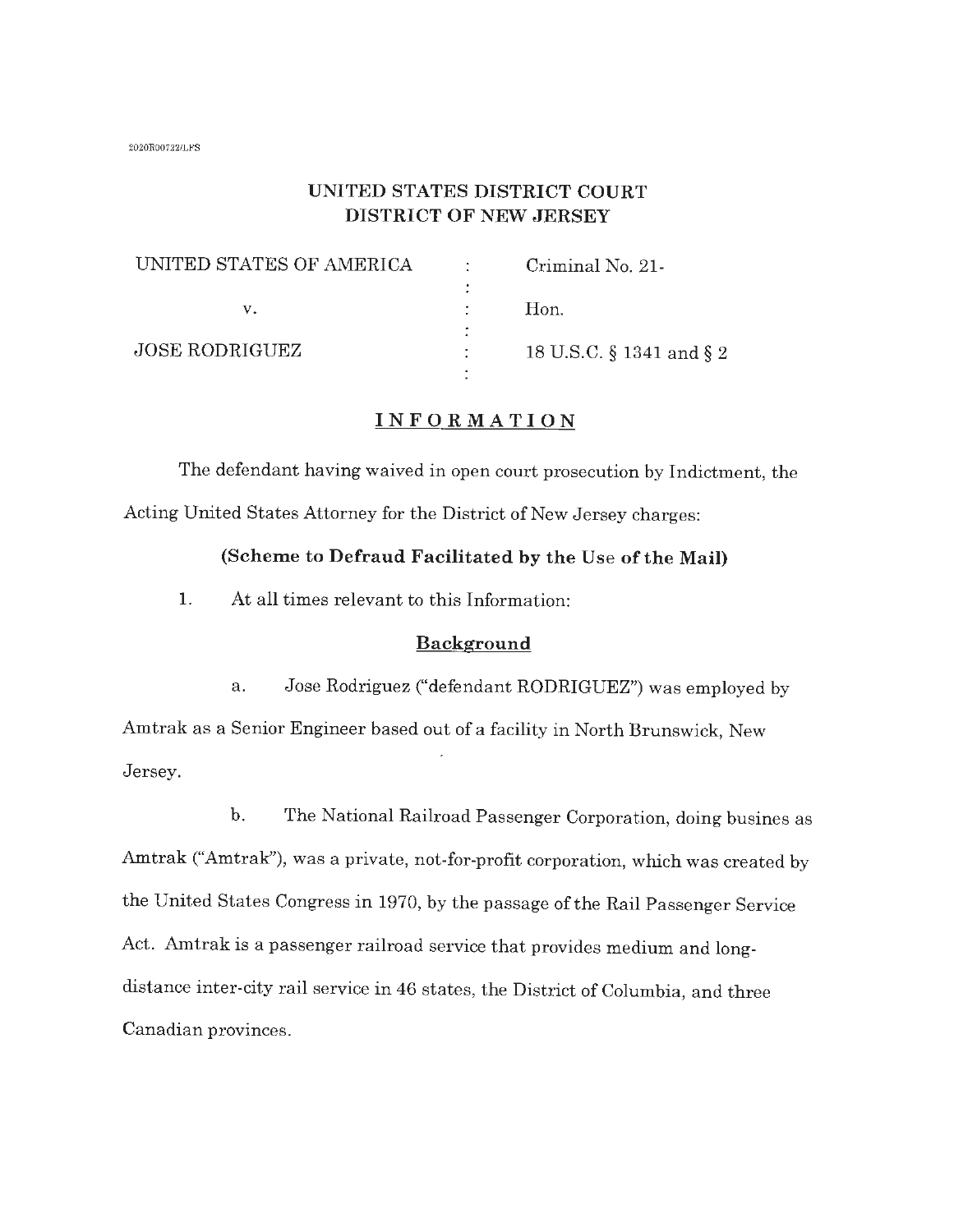#### **The Scheme to Defraud**

2. From in or about March 2012 through in or about July 2020, in the District of New Jersey, and elsewhere, defendant

#### **JOSE RODRIGUEZ**

knowingly and intentionally did devise and intend to devise a scheme and artifice to defraud Amtrak of approximately \$76,379.02 in money and property, by means of materially false and fraudulent pretenses, representations and promises.

**3.** The goal of this scheme and artifice to defraud was for defendant RODRIGUEZ, to take advantage of his role as a Senior Engineer at Amtrak, to requisition and sign out approximately 114 chainsaws, 122 chainsaw replacement bars, and 222 replacement chains from Amtrak based upon false pretenses, representations, and promises that this equipment was needed and would be used in connection with specific Amtrak work projects. Instead, defendant RODRIGUEZ sold the chainsaws and chainsaw accessories for personal profit, primarily through an online auction service to purchasers throughout the United States.

4. On or about the dates set forth below, in the Counties of Ocean and Somerset, in the District of New Jersey and elsewhere, for the purpose of executing and attempting to execute this scheme and artifice to defraud, defendant

#### **JOSE RODRIGUEZ**

did knowingly and intentionally place and caused to be placed in a post office and authorized depository for mail matter, and caused to be delivered to various purchasers, chainsaws and chainsaw accessories stolen from Amtrak, to be sent and

2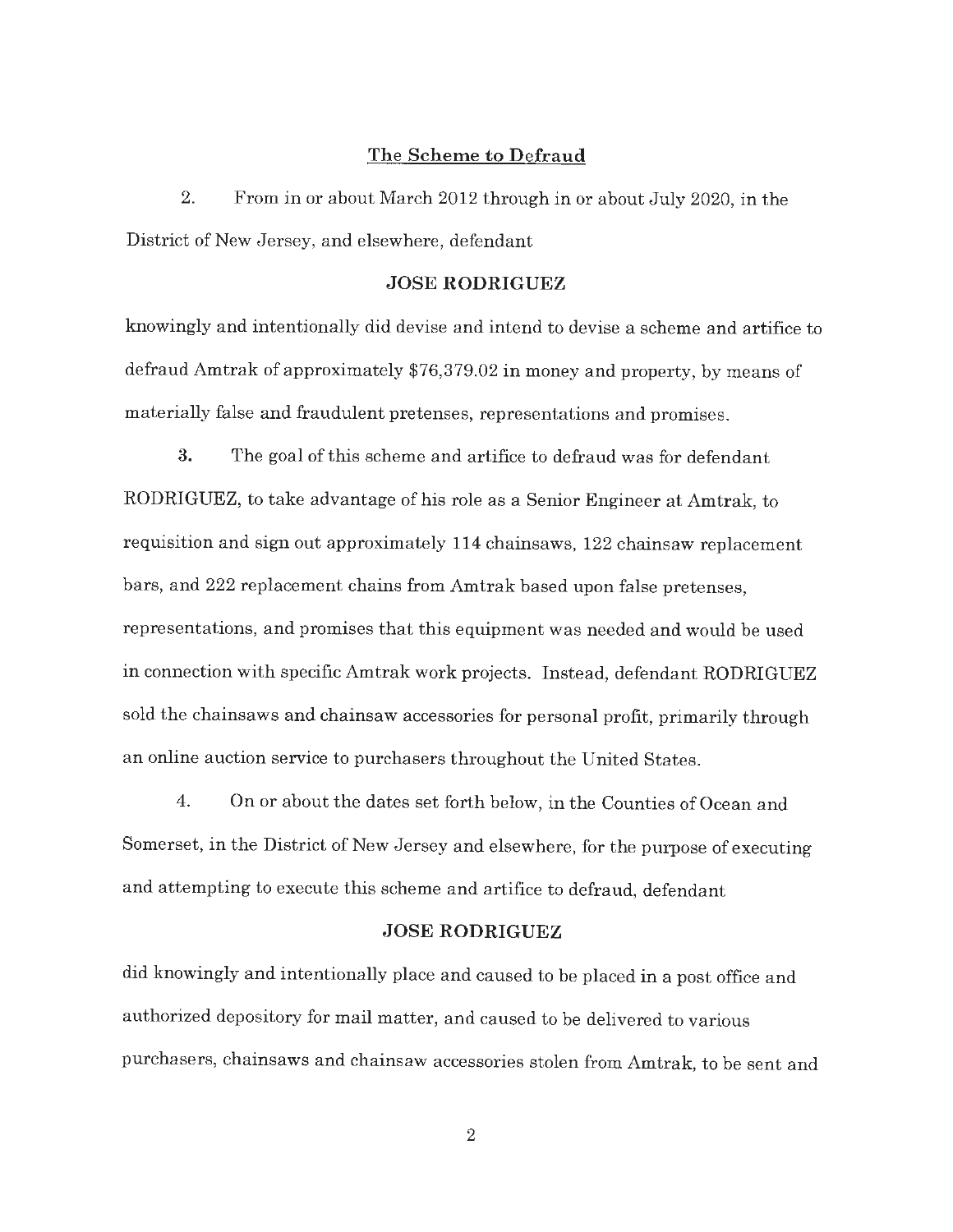delivered by the United States Postal Service ("USPS"), as described in the table

below:

| <b>APPROXIMATE</b> | PURCHASER RECEIVING        | <b>ITEMS MAILED</b>     |
|--------------------|----------------------------|-------------------------|
| DATE MAILED        | <b>MAILING</b>             |                         |
| November 29, 2018  | Purchaser in Ohio          | Chainsaw, two bars, and |
|                    |                            | two chains.             |
| February 9, 2019   | Purchaser in West Virginia | chainsaw                |
| March 15, 2019     | Purchaser in West Virginia | chainsaw                |
| March 19, 2019     | Purchaser in Pennsylvania  | chainsaw                |
| February 12, 2020  | Purchaser in Pennsylvania  | chainsaw                |

In violation of Title 18, United States Code, Section 1341 and Section 2.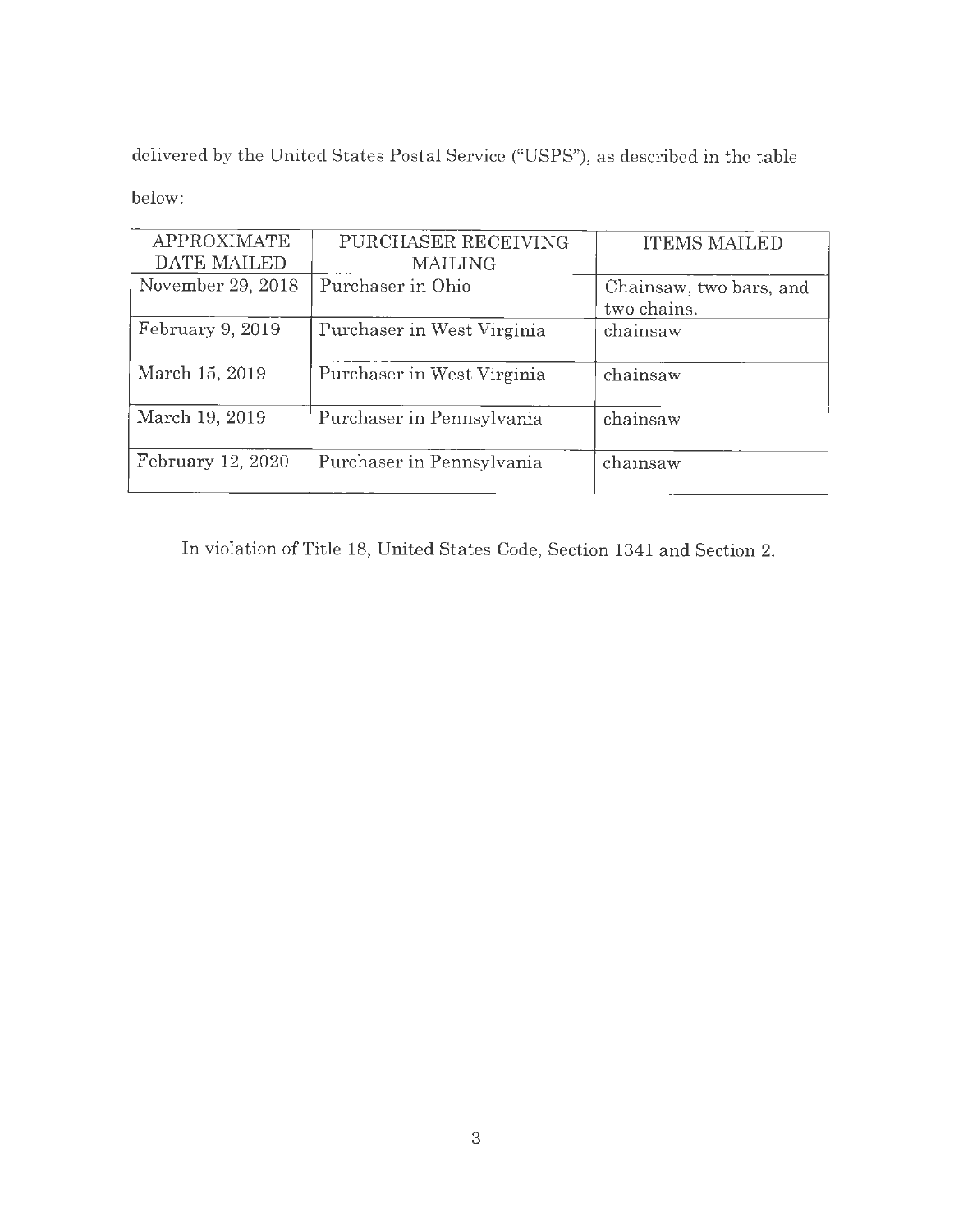#### **FORFEITURE ALLEGATION**

1. Upon conviction of the offense in violation of 18 U.S.C. § 1341, as charged in this Information, defendant **JOSE RODRIGUEZ** shall forfeit to the United States, pursuant to 18 U.S.C. § 981(a)(l)(C) and 28 U.S.C. § 2461(c), all property, real and personal, which constitutes or is derived from proceeds traceable to the commission of the said offense.

#### **Substitute Assets Provision**

2. If any of the above-described forfeitable property, as a result of any act or omission of defendant RODRIGUEZ:

- a. cannot be located upon the exercise of due diligence;
- b. has been transferred or sold to, or deposited with, a third party;
- c. has been placed beyond the jurisdiction of the Court;
- d. has been substantially diminished in value; or
- e. has been commingled with other property which cannot be divided without difficulty;

it is the intent of the United States, pursuant to 21 U.S.C. § 853(p), as incorporated by 28 U.S.C. § 2461(c), to seek forfeiture of any other property of defendant RODRIGUEZ up to the value of the above forfeitable property.

 $\int_0^1\int_0^1\int_0^1\int_0^1\int_0^1\int_0^1\int_0^1\int_0^1\int_0^1\int_0^1\int_0^1\int_0^1\int_0^1\int_0^1\int_0^1\int_0^1\int_0^1\int_0^1\int_0^1\int_0^1\int_0^1\int_0^1\int_0^1\int_0^1\int_0^1\int_0^1\int_0^1\int_0^1\int_0^1\int_0^1\int_0^1\int_0^1\int_0^1\int_0^1\int_0^1\int_0^1\int_0^$ 

RACHAEL A. HONIG Acting United States Attorney